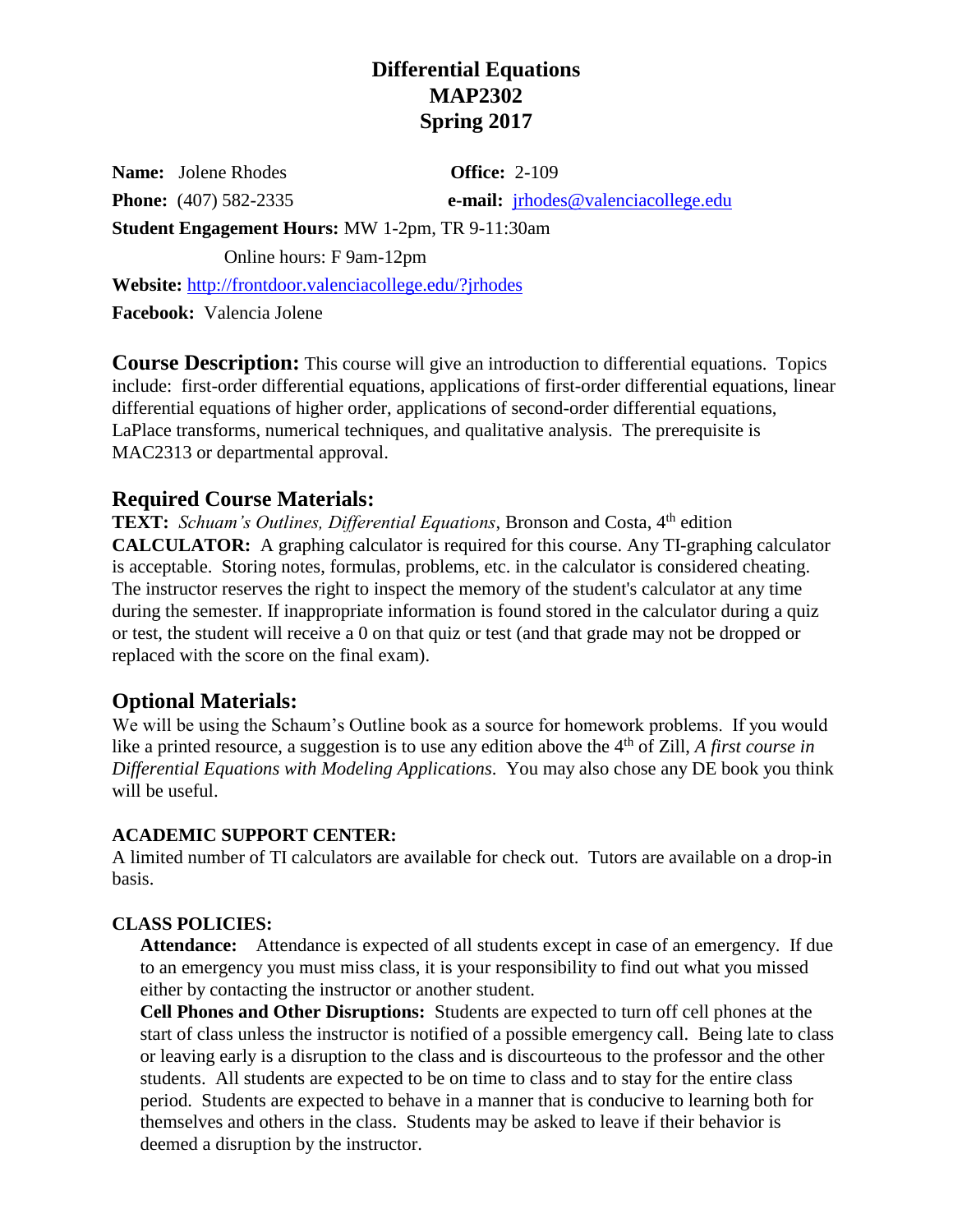**Homework:** Homework problems will be assigned for each section of the text. Students are expected to make an honest attempt to complete all assigned problems prior to the next class. It is recommended that you keep all homework neatly organized in a notebook. **Withdrawals:** The withdrawal deadline for receiving a grade of "W" is March 31, 2017. If you withdraw by this deadline, you will receive a "W". If you do not withdraw by the deadline, you will receive a grade of A, B, C, D, or F based on your final average. If you do not show up for the final exam and have not withdrawn from the course, then you will receive a grade of "F" in the course. Any student who withdraws or is withdrawn from a class during a third or subsequent attempt in the same course will be assigned a grade of "F."

## **EVALUATION:**

Your grade for the course will be determined by grades on tests, quizzes, worksheets, and a comprehensive final exam.

**Tests:** There will be a total of 3 unit tests in the course. I do not allow makeup exams so be sure to be present for all scheduled tests. If you know you are going to miss an exam, please contact me before the exam for possible rescheduling of the exam. Each unit exam will count as 100 points towards your course grade. Test dates will be announced in class at least one week prior to the exam.

**Worksheets:** Worksheets, quizzes and other class activities will count as 100 points of your course grade. All assignments are due at the beginning of class. Worksheets may be handed in one day late for a maximum of half credit (unless reviewed in class). The lowest 2 of the grades (10 points each) will be dropped.

**Final Exam:** There will be a comprehensive final exam given at the end of the course on Monday, April 24<sup>th</sup> from 10am-12:30pm. The final will count as 100 points towards your grade. The final exam grade may also replace the grade of your lowest exam (or a missed exam).

Your grade will be calculated by using the following:

| 90% -100% "A".   | 80% -89%           | "B". |
|------------------|--------------------|------|
| 70\% -79\% "C".  | $60\% - 69\%$ "D". |      |
| 59% or less "F". |                    |      |

## **ACADEMIC HONESTY:**

You are expected to do your own work on exams and other assignments. Providing information to another student or receiving information concerning exam content is considered cheating. The first instance of this will result in a grade of "0" for that exam or assignment. If you receive a 0 for cheating, that grade may not be replaced with the final exam (or dropped). The second instance will result in a grade of "F" for the courses.

### **Core Competencies Of A Valencia Graduate:**

Valencia's Student Core Competencies are complex abilities that are essential to lifelong success. This course will help you to develop and demonstrate the abilities to:

- 1) THINK clearly, critically, and creatively;
- 2) COMMUNICATE with others verbally and in written form;

3) Make reasoned VALUE judgments and responsible commitments;

4) ACT purposefully, reflectively, and responsibly.

Due to the nature of these global competencies, many of the problems will be presented in the context of an application. These applications will require students to select appropriate information from the problem and communicate effectively in order to explain and/or describe how the student used the skills they are learning to arrive at an appropriate solution for the problem.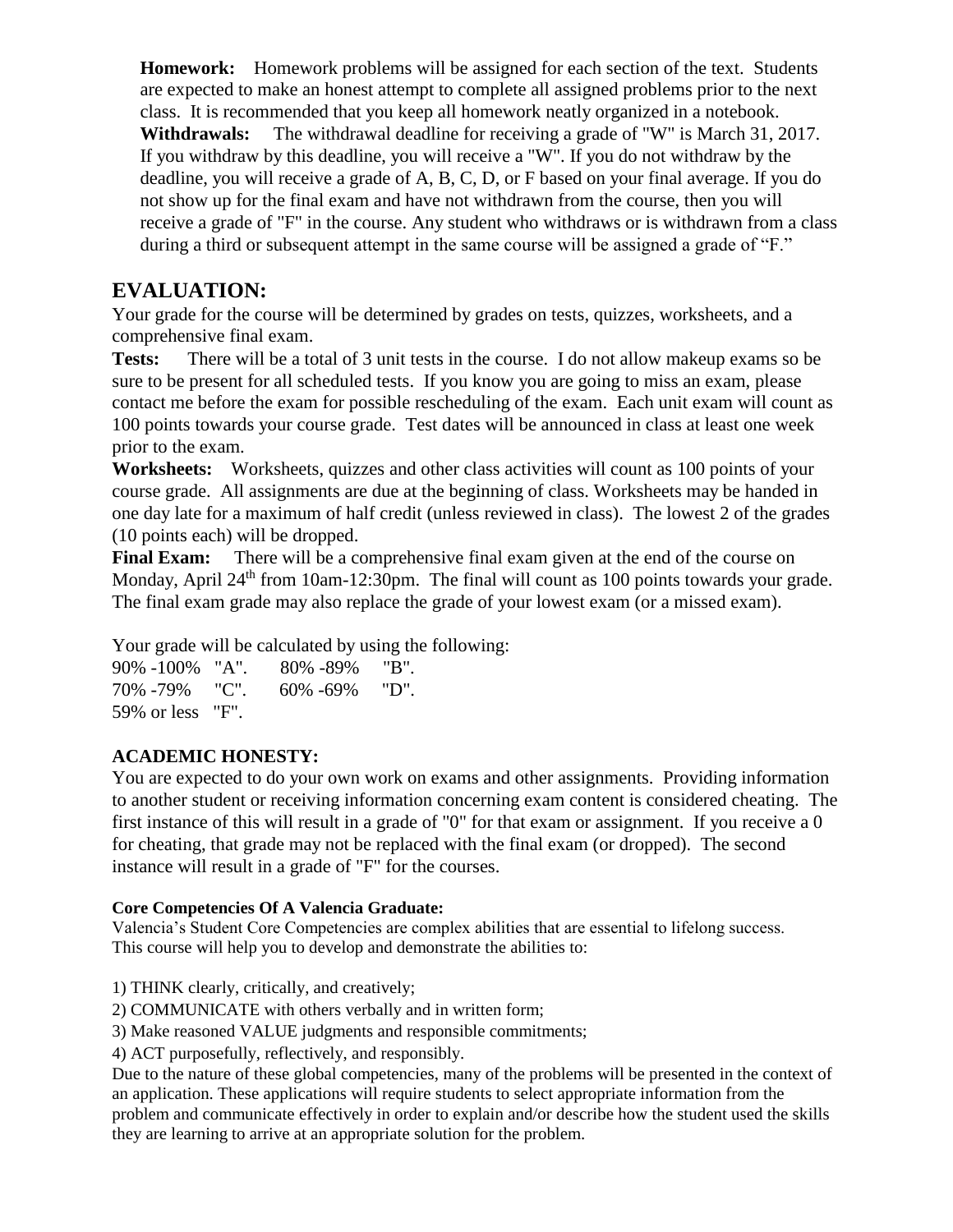#### **Expected Student Conduct:**

Valencia College is dedicated not only to the advancement of knowledge and learning but is concerned with the development of responsible personal and social conduct. By enrolling at Valencia College, a student assumes the responsibility for becoming familiar with and abiding by the general rules of conduct. The primary responsibility for managing the classroom environment rests with the faculty. Students who engage in any prohibited or unlawful acts that result in disruption of a class may be directed by the faculty to leave the class. Violation of any classroom or Valencia's rules may lead to disciplinary action up to and including expulsion from Valencia. Disciplinary action could include being withdrawn from class, disciplinary warning, probation, suspension, expulsion, or other appropriate and authorized actions. You will find the Student Code of Conduct in the current Valencia Student Handbook.

#### **Valencia I.D. Cards:**

Valencia ID cards are required for LRC, Testing Center, and IMC usage. No other form of ID at those locations will be accepted. Possession and utilization of a Valencia ID is mandatory in order to obtain these services. Some Valencia testing center locations may accept a driver's license as a photo ID but be sure to check with your testing center for the acceptable forms of ID.

#### **LEARNING ASSISTANCE RESOURCES:**

*Free* tutoring services are provided on Valencia College's East campus at the Academic Success Center in Building 4-Room 101. The East Campus Academic Success Center strives to provide a *safe, inclusive learning environment* that motivates students to *maximize learning opportunities, grow toward independence,* and *discover the lifelong learner within.* <http://valenciacollege.edu/east/academicsuccess/>

#### **Math support at the academic success center**

The Math Center in Building 4-Room 102-B provides individual assistance to all Valencia students enrolled in any math course. Resources include walk-in tutoring, homework assistance, workshops, final exam reviews, PERT information, academic refreshers, and much more. The SPA (Specialized Prep Area) provides specific resources to students in developmental mathematics courses. The SPA has information and study sheets for most mathematical concepts. Normal hours for the Math Center are Monday – Thursday from 8am-10pm, Friday from 8am-5pm, and on Saturday from 8am-4pm**.** Please check hours around holidays and special events and during the summer terms. <http://valenciacollege.edu/east/academicsuccess/math/>

**Valencia's Math Help 24/7:** Valencia Math professors have created pen-casts and videos of common lessons to help you learn the concepts being presented in class. This resource is located at: [www.valenciacollege.edu/math/liveScribe.cfm](http://www.valenciacollege.edu/math/liveScribe.cfm) Click on your course to view your lessons. Some lessons have more than one professor's perspective; watch more than one!

#### **Smart Thinking (Online Tutoring):**

Smarthinking is a FREE online tutoring tool available to all of Valencia's students, and math tutors are available 24/7. Students can access Smarthinking through the Courses tab in Atlas. Students have an eight hour limit of usage per semester, and therefore Smarthinking is best used as a back up to on-campus services and support, not as a replacement. There are Smarthinking phone applications for both iOS and Android devices. <http://valenciacollege.edu/east/academicsuccess/onlineTutoring.cfm>

#### **STUDENTS WITH DISABILITIES:**

Valencia Students who qualify for academic accommodations must provide the professor with a Notification to Instructor (NTI) from the Office for Students with Disabilities (OSD). Students are expected to discuss their specific needs with the professor, preferably during the first two weeks of class. OSD determines accommodations based on appropriate documentation of disabilities. **Contact Information: Bldg.: 5-216; Ph: 407-582-2229; Fax: 407-582-8908; TTY: 407-582-1222. <http://valenciacollege.edu/osd/default.cfm>**